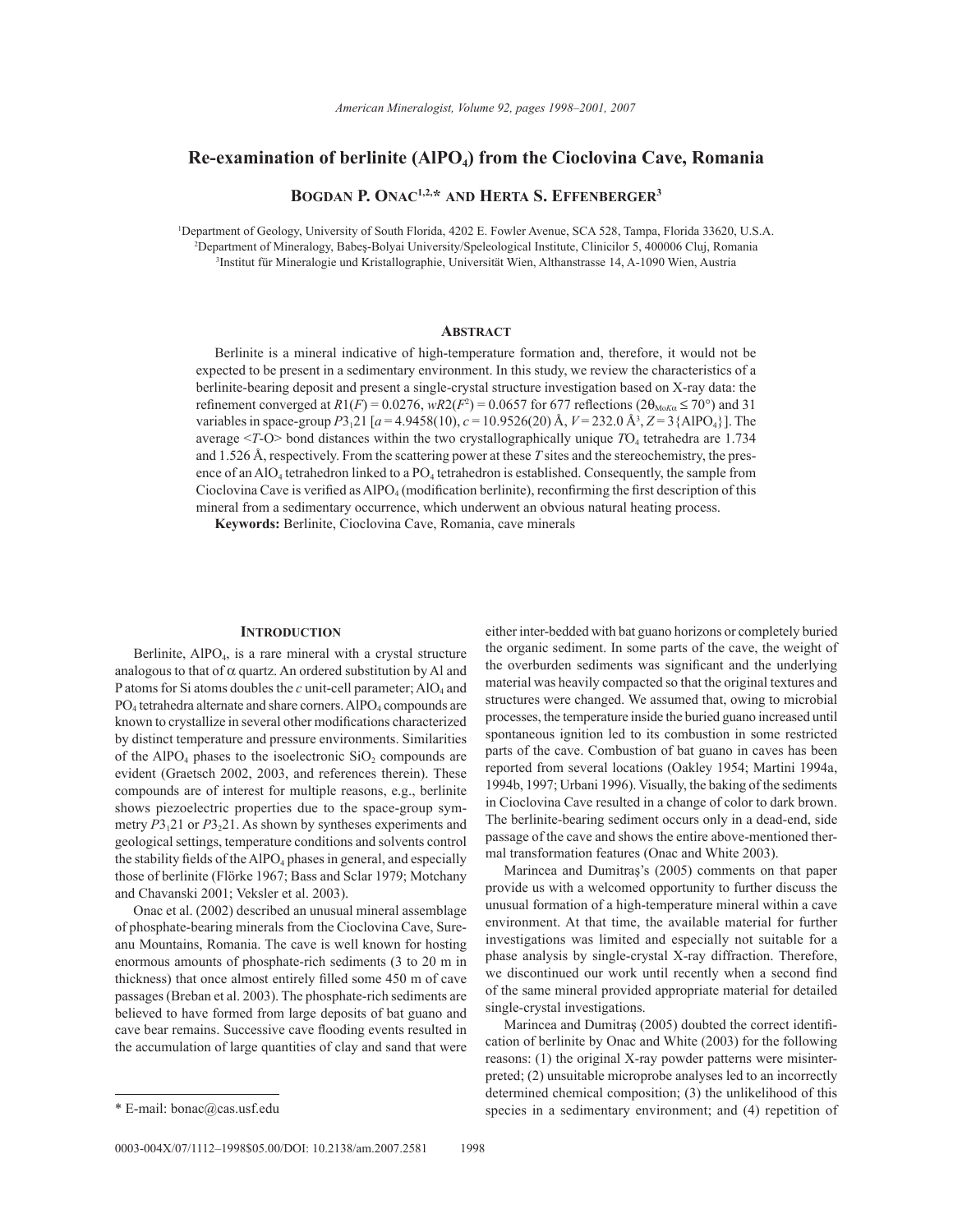the successful synthesis of berlinite from the primary minerals failed. Below, we present a detailed single-crystal X-ray structure investigation and new chemical results to clearly demonstrate that the original description of berlinite from the Cioclovina Cave was correct.

# **X-ray diffraction investigations and crystalstructure refinement**

Berlinite from the Cioclovina Cave forms colorless aggregates. When the translucent, well-crystallized aggregates were first collected in the "baked" sediment, we did not suspect that they would turn out to be an anhydrous phosphate. The availability of the mineral for electron microprobe analyses was limited to two small grains. The rest of the glass-like aggregates were ground for study by X-ray powder diffraction. Recently, additional well-crystallized aggregates up to 2 mm in diameter were detected within heavily compacted sediments from the "Bivouac Room" (cf. Fig. 1 in Onac and White 2003). Visually, the samples are not distinguishable from quartz, hence easily overlooked. A small chip of this material was used for singlecrystal X-ray investigation (see Table 1). Determination of the unit-cell metrics showed that the sample was not quartz, as the *a* parameter is somewhat larger than expected for low-quartz and *c* is doubled. The reflections (*hkl*) with  $l = 2n + 1$  result mainly from the distinct scattering power of the P and Al atoms and violation of the pseudo-translation vector [0 0 0.5] between the two crystallographically distinct O atom sites caused by the different space requirements of the two cations. Consequently, these reflections are weaker when compared to those with  $l = 2n$ but their intensities are significant; most of these superstructure reflections could be detected. The structural parameters given by Muraoka and Kihara (1997) were used to start the structure refinement. During the refinement, some large electron densities in the difference Fourier summation led to an unexpectedly high

**Table 1.** Single-crystal X-ray data collection and structure refinement for berlinite†

| a (Å)                                                                                                                        | 4.9458(10)                       |
|------------------------------------------------------------------------------------------------------------------------------|----------------------------------|
| $c(\AA)$                                                                                                                     | 10.9526(20)                      |
| $V(\AA^3)$                                                                                                                   | 232.0                            |
| Space group                                                                                                                  | P3,21                            |
| Ζ                                                                                                                            | $3$ {AlPO <sub>4</sub> }         |
| Crystal diameter (mm <sup>3</sup> )                                                                                          | $0.025 \times 0.042 \times 0.17$ |
| Absorption coefficient $\mu$ (mm <sup>-1</sup> )                                                                             | 0.99                             |
| Scan range $\Delta\varphi$ (at 11 distinct $\omega$ values) (°)                                                              | $\mathcal{P}$                    |
| Collection time (s/°)                                                                                                        | 140                              |
| $2\theta_{\text{max}}$ (°)                                                                                                   | 70                               |
| Number of images measured                                                                                                    | 561                              |
| Crystal-detector distance (mm)                                                                                               | 30                               |
| Data collection temperature (K)                                                                                              | 293                              |
| Measured/unique reflections (n)                                                                                              | 3996/677                         |
| $R_{\rm int} = \Sigma  F_o^2 - F_o^2$ (mean) / $\Sigma F_o^2$                                                                | 0.0276                           |
| $R1(F)/wR2(F^2)^*$ (for the 677 unique reflections)                                                                          | 0.0276/0.0657                    |
| $R1(F)$ [for the 629 reflections with $F_0 > 4\sigma(F_0)$ ]                                                                 | 0.0246                           |
| Variable parameters (p)                                                                                                      | 31                               |
| GooF = $\{\Sigma[w(F_0^2 - F_0^2)^2]/(n - p)\}^{0.5}$                                                                        | 1.065                            |
| Δ/σ                                                                                                                          | < 0.001                          |
| $\Delta\rho_{\text{min}}$ , $\Delta\rho_{\text{max}}$ (eÅ <sup>-3</sup> )                                                    | $-0.33, 0.37$                    |
| <b>Extinction coefficient</b>                                                                                                | 0.098(15)                        |
| $Notos. B1/D = \nabla/  F  $ $  F  / \nabla F  \cdot \frac{\partial}{\partial P} -  \nabla u / \nabla u $ $  \nabla u  ^{2}$ |                                  |

*Notes: R*1(*F*) = Σ(||*F*o| – |*F*c||)/Σ*F*o; *wR*2(*F*²) = [Σ*w*(*F*<sup>o</sup>  $=$  [2W(F<sub>o</sub>^- $-F_c^2$ <sup>2</sup>/ $\Sigma$ *w* $F_0^4$ <sup>1/2</sup>.

 $w = 1/6\sigma^2(F_o^2) + [0.044*[\text{max}(0,\text{F}_o^2) + 2* \text{F}_c^2/3]]^2].$ 

† Nonius Kappa-CCD four-circle diffractometer equipped with a 300 μm diameter capillary-optics collimator (graphite-monochromatized Mo*K*α radiation). Data were corrected for background, Lorentz and polarization effects, and absorption (multi-scan method). Programs used: COLLECT (Nonius 1999), DENZO-SMN (Otwinowski and Minor 1997), and SHELXL-97 (Sheldrick 1997).

*R*-value. Consideration of twinning by rotation around the [001] axis improved the results; the twin law corresponds with the Dauphiné law of quartz. The twin ratio is 0.9217(11):0.0783(11). After a couple of least-squares cycles, the refinement converged satisfactorily. The fractional atomic coordinates, displacement parameters, and the recalculated interatomic distances and bond angles for berlinite are given in Tables 2 and 3, respectively.

Marincea and Dumitraş's (2005) comments on the X-ray powder diffraction section were based on the assumption that Onac and White (2003) had not found berlinite but misidentified either quartz or a mixture of other minerals. In fact, quartz and berlinite exhibit close structural similarities. Order between the larger  $AIO<sub>4</sub>$  tetrahedra and the smaller  $PO<sub>4</sub>$  tetrahedra causes  $c_{\text{berlinite}} \sim 2c_{\text{quartz}}$ . Hence a powder pattern taken from a berlinite sample can approximately be assigned to that of quartz, but additional weak reflections occur, some of which are observable in a pattern taken with a standard X-ray powder diffractometer. In addition, the cell volume of berlinite is larger than that of quartz, which causes a significant peak shift. In agreement with these expectations for berlinite, Onac and White (2003) observed two reflections caused by ordering of Al and P atoms; furthermore, the unit-cell volume of 230.1  $\AA$ <sup>3</sup> is definitely larger than the doubled unit-cell volume of low-quartz  $(112.35 \text{ Å}^3)$ , Tucker et al. 2001).

Marincea and Dumitraş (2005) interpreted the pattern published by Onac and White (2003) as possibly being that of quartz. The two additional reflections with *d*-values of 3.619 and 1.666 Å and intensities of 1 and 2% of the strongest peak in the pattern, respectively, were assigned to illite 2*M*. Not taking into account that some X-ray powder patterns may sometimes be wrongly interpreted, it is unrealistic to assume that two (weak) reflections of a pattern fit exactly into a lattice refined from the 2θ values of 20 reflections (12 of them have a larger intensity but the remaining 8 reflections are of the same or weaker intensity). Illite also exhibits additional reflections in the range of the collected pattern. We have to emphasize that identification of a chemical compound or even a mineral based on only two reflections is more than suspect. Moreover, a misinterpretation of brushite, Ca(PO<sub>3</sub>OH)∙2H<sub>2</sub>O, for churchite-(Y), YPO<sub>4</sub>⋅2H<sub>2</sub>O, and of hydroxyl-apatite,  $Ca<sub>5</sub>(PO<sub>4</sub>)<sub>3</sub>(OH)$ , for chlorellestadite,  $Ca<sub>5</sub>[(Si, P, S)O<sub>4</sub>]<sub>3</sub>(Cl, OH, F)$ , was assumed by Marincea and Dumitraş (2005); however, shifts opposite from those observed are required for these mineral pairs. Due to the fact that Si was used as an internal standard in the original powder patterns, an opposite peak shift for distinct diagrams and moreover for two phases within one pattern should be excluded.

## **Chemical composition**

Marincea and Dumitraş (2005) doubted that the electron microprobe compositions in the original study corresponded to berlinite. Their arguments were based mainly on a misinterpretation of the chemical analysis due to an incorrect microprobe analyses by both independent investigations published by Onac and White (2003). They argue that an excitation voltage that was too high, low beam current and focused electron beam would have promoted loss of alkali elements and consequently, ammonium-bearing taranakite or tinsleyite were misidentified as berlinite. Furthermore, they criticized the choice of variscite as an internal standard due to a possible decomposition under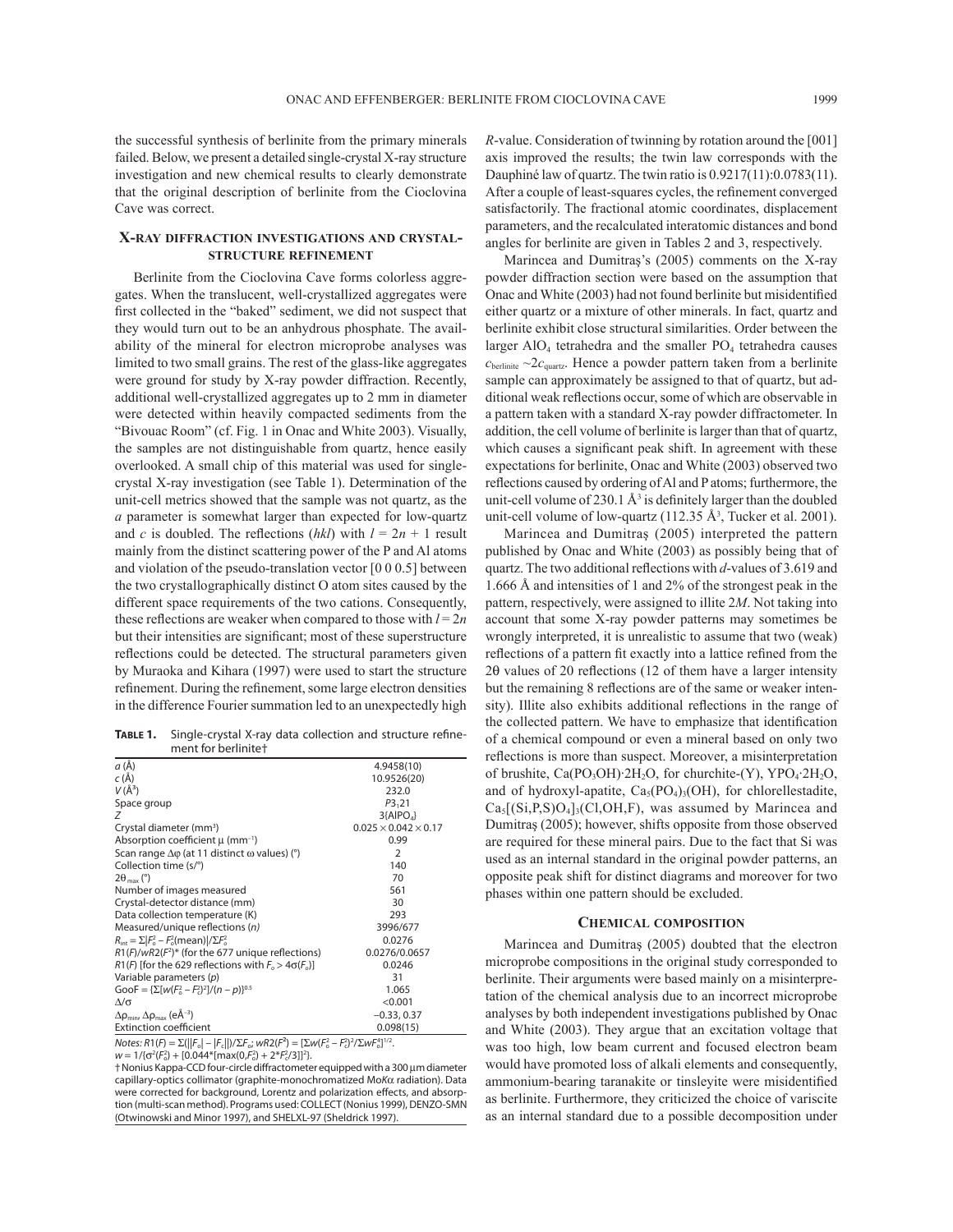| <b>INDLE 4.</b> FRIGHT REQUIRE COOLUITATES AND UISPIRECTIVE IN BRITISTES TOP DETINING                                                                                                                  |         |          |                         |  |            |             |             |             |                            |                     |                      |                 |
|--------------------------------------------------------------------------------------------------------------------------------------------------------------------------------------------------------|---------|----------|-------------------------|--|------------|-------------|-------------|-------------|----------------------------|---------------------|----------------------|-----------------|
| Atom                                                                                                                                                                                                   | Wvckoff | site     |                         |  |            | $U_{11}$    | $U_{22}$    | $U_{33}$    | $U_{23}$                   | $U_{13}$            | $U_{12}$             | $U_{\text{eq}}$ |
|                                                                                                                                                                                                        | letter  | symmetry |                         |  |            |             |             |             |                            |                     |                      |                 |
| Al                                                                                                                                                                                                     | 3(a)    |          | 0.46649(11)             |  | 1/3        | 0.01152(18) | 0.00976(23) |             | $0.01031(20) -0.00043(15)$ | $\frac{1}{2}U_{23}$ | $\frac{1}{2} U_{22}$ | 0.01073(13)     |
| P                                                                                                                                                                                                      | 3(b)    |          | 0.46689(9)              |  | 5/6        | 0.01225(17) | 0.00970(20) | 0.01054(18) | $-0.00031(13)$             | $\frac{1}{2}U_{22}$ | $\frac{1}{2} U_{22}$ | 0.01111(13)     |
| 01                                                                                                                                                                                                     | 6(c)    |          | $0.4157(2)$ $0.2911(2)$ |  | 0.39763(8) | 0.0228(5)   | 0.0166(4)   | 0.0160(3)   | $-0.00438(3)$              | $-0.0028(3)$        | 0.0122(4)            | 0.01740(18)     |
| O <sub>2</sub>                                                                                                                                                                                         | 6(c)    |          | $0.4150(3)$ $0.2575(2)$ |  | 0.88400(8) | 0.0225(5)   | 0.0161(4)   | 0.0172(4)   | $-0.0048(3)$               | $-0.0041(3)$        | 0.0125(4)            | 0.01733(19)     |
| <i>Note:</i> The anisotropic displacement parameters are defined as: $\exp[-2\pi^2 \Sigma_{i=1}^3 \Sigma_{i=1}^3 U_{ii} a_{i}^*]$ , $d_{in}^*$ and $U_{e0}$ according to Fischer and Tillmanns (1987). |         |          |                         |  |            |             |             |             |                            |                     |                      |                 |

**Table 2.** Fractional atomic coordinates and displacement parameters for berlinite

the electron beam.

The electron-microprobe analyses published by Onac and White (2003) gave totals of 99.96 and 99.68 wt%, respectively. The analytical formula reported was  $Al_{0.993}P_{0.998}O_4$ , consistent with expectations for berlinite. For this study, we performed an additional microprobe analysis using the new material, with the same analytical protocol, except for the standards. Natural garnet was used for Al, Fe, and Si, whereas fluorapatite replaced variscite for P. The mean of five analyses (total =  $99.99$  wt%) from a single berlinite grain yielded the chemical formula:  $\text{Al}_{0.998}(\text{P}_{1.002}\text{Si}_{0.001})_{\Sigma=1.003}\text{O}_4$  (normalized on the basis of 4 O atoms per formula unit), thus confirming the presence of berlinite.

# **Exotic mineral species**

Onac and White's (2003) note that, "This deposit contains a fascinating assemblage of minerals that includes, apart from many rare and/or unusual phosphates (e.g., berlinite, churchite, leucophosphite, foggite, …) …" was intended to highlight the unique mineralogy of the phosphate deposit in the Cioclovina Cave. However, Marincea and Dumitraş's (2005) comment that "the occurrence of other exotic species such as chlorellestadite or churchite, is not well enough substantiated and their report must be regarded with caution" prompted us to carry out additional studies. Optical observations with a polarizing microscope, Xray powder patterns, electron-microprobe investigations, and Fourier-transform infrared analyses confirmed the presence of churchite-(Y) and foggite,  $CaAl(PO<sub>4</sub>)(OH)<sub>2</sub>·H<sub>2</sub>O$ , in the guanorelated phosphate deposit from the Cioclovina Cave (Onac et al. 2005). However, it was indeed inaccurate when mentioning chlorellestadite within the unusual mineral assemblage (Onac et al. 2002; Onac and White 2003). A recent microanalytical, structural, and vibrational spectroscopy study confirmed the mineral earlier referred too as chlorellestadite is in fact hydroxylellestadite,  $Ca<sub>5</sub>[(Si, P,S)O<sub>4</sub>]<sub>3</sub>(OH, F, Cl)$  but showing significant substitution of OH by Cl and F (Onac et al. 2006).

# **Synthesis of berlinite**

Onac and White (2003) obtained the trigonal modification of AlPO<sub>4</sub> after heating variscite or an admixture of taranakite + brushite from 350 to 600 °C. However, Marincea and Dumitraş (2005) failed to synthesize berlinite under similar conditions; they observed only an orthorhombic modification of  $AIPO<sub>4</sub>$  with some other phosphates. Again, they concluded that some admixture of quartz (with the starting materials) led to misinterpretation of the X-ray powder patterns. In support of this contention it is worth mentioning that synthesis of berlinite under ambient pressure conditions is not new. Flörke (1967) investigated the crystallization and phase transitions of AlPO<sub>4</sub> up to 1400 °C. He obtained a trigonal phase (in analogy to the mineral berlinite) below  $\sim$ 700 °C; above that temperature, AlPO<sub>4</sub> crystallizes in

#### **Table 3.** Bond distances (Å) for berlinite

| <b>THE STOUTH GISLATICS</b> (11) TOT DETINING |                                                                                      |                          |            |  |  |  |  |  |
|-----------------------------------------------|--------------------------------------------------------------------------------------|--------------------------|------------|--|--|--|--|--|
| Al- $O1^{0,ii}$                               | 1.7301(10)                                                                           | $P-O1i$                  | 1.5270(9)  |  |  |  |  |  |
| Al- $O2^{i, v}$                               | 1.7381(10)                                                                           | $P-O2^{0, iii}$          | 1.5242(11) |  |  |  |  |  |
| $O1^0$ -Al-O1 <sup>ii</sup>                   | 111.72(8)                                                                            | $O1^{i}$ -P- $O1^{iv}$   | 108.82(8)  |  |  |  |  |  |
| $O1^0$ -Al-O2 <sup>i</sup>                    | 107.29(3)                                                                            | $O1^{i}$ -P- $O2^{o}$    | 109.08(4)  |  |  |  |  |  |
| $O1^o$ -Al-O2 $v$                             | 109.45(5)                                                                            | $O1^{i}$ -P- $O2^{iii}$  | 110.83(6)  |  |  |  |  |  |
| $O1^{ii}$ -Al- $O2^i$                         | 109.45(5)                                                                            | $O1^{iv} - P - O2^o$     | 110.83(6)  |  |  |  |  |  |
| $O1^{ii}$ -Al- $O2^{\nu}$                     | 107.29(3)                                                                            | $O1^{iv} - P - O2^{iii}$ | 109.08(4)  |  |  |  |  |  |
| $O2^i$ -Al-O2 $^v$                            | 111.70(8)                                                                            | $O2^0-P-O2$ iii          | 108.20(8)  |  |  |  |  |  |
|                                               | Notes: Symmetry code: $(x, y, z; i-x+1, -x+y, -z+4/3; i x-y, -y, -z+2/3; i x-y, -y,$ |                          |            |  |  |  |  |  |
|                                               | $-z+5/3$ ; $\dot{v}$ -y+1, x+y, z+1/3; $\dot{v}$ -y+1, -x-y, z-2/3.                  |                          |            |  |  |  |  |  |
|                                               |                                                                                      |                          |            |  |  |  |  |  |

analogy to tridymite, and cristobalite and an incommensurate phase as well. Flörke (1967) also discussed the influence of alkali elements, NH $_4^+$ , and admixtures of SiO<sub>2</sub>. Bass and Sclar (1979) heated synthetic reagent grade AlPO<sub>4</sub>⋅2H<sub>2</sub>O at 550 °C for about 20 h to a constant weight and obtained a trigonal modification of AlPO4 equivalent to berlinite as proved by a 114.6 mm diameter Debye-Scherrer X-ray camera. Their reported unit-cell parameters  $[a = 4.947(1), c = 10.951(3)$  Å] agree with that obtained during the present work within the accuracy of the experiments. The distinct results of the tempering investigations might have been caused by different peak temperatures reached due to temperature gradients within the oven and/or inaccurate sensitivity of the temperature control. It seems that Onac and White (2003) tempered somewhat below the stability field of the orthorhombic modification of AlPO4, whereas Marincea and Dumitraş (2005) were above the stability field of trigonal AlPO<sub>4</sub>. Consequently, the latter failed to obtain a berlinite-like phase. Also, the influence of some impurities might have supported stabilization of the distinct phases (cf. Flörke 1967).

## **Concluding remarks**

For a final decision about the occurrence of berlinite in the Cioclovina Cave, a single-crystal structure investigation was performed. This method allows specification of the crystal structure and it gives some hints of the chemical composition; both are required for the correct definition of a phase. In full agreement with Onac and White (2003), the single-crystal X-ray analysis proved the occurrence of berlinite,  $AIPO<sub>4</sub>$ . The average <*M*-O> bond distances within the two crystallographically different  $MO_4$  tetrahedra are 1.734 and 1.526 Å, respectively. The  $MO<sub>4</sub>$  tetrahedra exhibit only small distortions; as expected the AlO4 tetrahedra are somewhat less regular [O-Al-O bond angles between  $107.29(3)$  and  $111.72(8)°$ ] as compared to the PO4 tetrahedra [O-P-O bond angles between 108.20(8) and 100.83(6)°]. The bridging angles Al-O1-P and Al-O2-P are 142.62(7) $^{\circ}$  and 142.26(7) $^{\circ}$ , respectively. The features of the crystal structure determined during this work agree with those found by Sowa et al. (1990) and Muraoka and Kihara (1997) for AlPO<sub>4</sub> samples synthesized under ambient conditions (cf. also Cora et al. 2003).